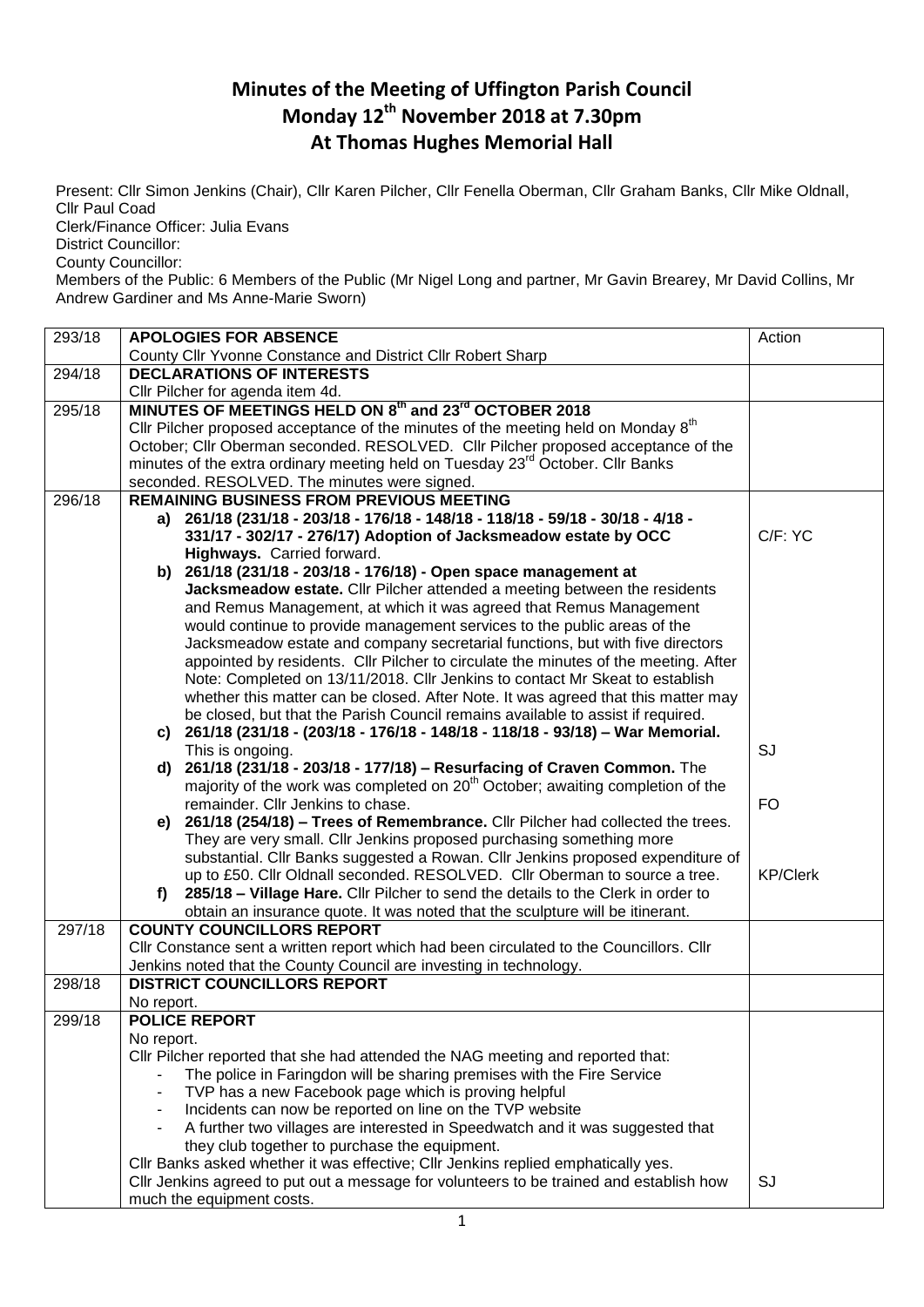| 300/18 | <b>OPEN FORUM</b>                                                                                    |           |
|--------|------------------------------------------------------------------------------------------------------|-----------|
|        | <b>Dragon Hill - the applicants and their agent provided an update. They have tried to take</b>      |           |
|        | on board the comments of the community. The garage has been removed and the size of                  |           |
|        | the building has been scaled back. A site meeting with the Parish Council was held on 9              |           |
|        | November. Access needs to be decided soon. There followed a discussion on the                        |           |
|        |                                                                                                      |           |
|        | proposal for a new access vs the currently agreed access. Cllr Jenkins pointed out that              |           |
|        | the RM application was based on an earlier approval, and the original access was what                |           |
|        | was approved for the plot. Mr Brearey reported that the case officer had agreed that a               |           |
|        | new access could be included in the RM application. Cllr Jenkins noted that the views                |           |
|        | referred to in the D&A statement were misleading and the photographs did not show the                |           |
|        | land in question as it is now. He asked whether the applications had taken account of the            |           |
|        |                                                                                                      |           |
|        | emerging Neighbourhood Plan. The response was that they had tried to incorporate what                |           |
|        | they could. There was a discussion on foul drainage; Cllr Banks pointed out that Thames              |           |
|        | Water had been consulted. Cllr Oldnall noted that none of the neighbours had yet                     |           |
|        | objected online. Cllr Coad felt that the new entrance was better placed as it was best to            |           |
|        | avoid shared accesses.                                                                               |           |
|        | The Willows - Mr Collins noted that the revised plans for The Willows were an                        |           |
|        |                                                                                                      |           |
|        | improvement. He questioned why the cladding for the extension had to be a dark colour                |           |
|        | as it would be more in keeping if it were lighter. Mr Gardiner felt that the pitched roof            |           |
|        | looked higher than the ridge height on the existing house. On inspection of the drawings             |           |
|        | it was agreed that this was not the case.                                                            |           |
|        | Footpath 13 - Mr Collins stated that the residents of SN77RY did not want the barrier                |           |
|        | across the western end of FP 13, adjacent to Lady Walk, to be altered in any way. Cllr               |           |
|        | Jenkins noted that a petition had just been received from Mr Collins and it would be                 |           |
|        |                                                                                                      |           |
|        | circulated to the Councillors. After Note: The petition was circulated to Cllrs on                   | <b>SJ</b> |
|        | 13/11/2018. Mr Gardiner stated that the footpath was wide enough for a vehicle and it                |           |
|        | would end up being a cut-through for motor bikes etc if the barrier was removed. Cllr                |           |
|        | Jenkins pointed out that it was necessary to take account of legislation relating to the             |           |
|        | disabled. He stated that the Parish Council would look into the legal situation and report           |           |
|        | back. Cllr Banks reported that the Disability Act does not apply to PRoW; although OCC               |           |
|        |                                                                                                      |           |
|        | would like to see full accessibility there is no legal requirement for this. Mr Collins stated       |           |
|        | that he had received a letter from Cllr Constance stating that this matter had been                  |           |
|        | closed, but Cllr Pilcher pointed out that no decision had yet been made.                             |           |
|        | All members of the public were thanked for attending.                                                |           |
|        | <b>ONGOING PROJECTS</b>                                                                              |           |
| 301/18 | <b>Creation of a Neighbourhood Plan</b>                                                              |           |
|        | Cllr Oldnall reported that the Neighbourhood Plan had been submitted to the Vale on 25 <sup>th</sup> |           |
|        |                                                                                                      |           |
|        | October. A question was raised about new habitats regulations but the Vale had agreed                |           |
|        | to accept the plan. There may be a delay in the next stage as the Planning Policy officers           |           |
|        | were currently dealing with the Inspector's comments on LPP2.                                        |           |
| 302/18 | <b>Museum Update</b>                                                                                 |           |
|        | Cllr Pilcher reported that the museum was now closed for the winter. It had opened after             |           |
|        | the Remembrance service and received 41 visitors in one hour. She was working on the                 |           |
|        | 2019 exhibition. There would be a lunchtime Christmas event on $16th$ December between               |           |
|        |                                                                                                      |           |
|        | 11am and 1pm.                                                                                        |           |
| 303/18 | <b>Old Schoolroom Repairs</b>                                                                        |           |
|        | An open day was held on 28 October to thank those who had contributed to the project.                |           |
|        | A late invoice had been received from Clive Hudson Associates. The building control                  |           |
|        | sign off certificate had been requested by a contributor to the project. Andrew Townsend             | <b>KP</b> |
|        | Architects had gone back to the Vale Planning department to clarify what was required.               |           |
|        | Cllr Pilcher to chase for an update.                                                                 |           |
|        |                                                                                                      |           |
| 304/18 | <b>S106 Contributions</b>                                                                            |           |
|        | A review of the account has been undertaken; there is a small deficit. An updated report             |           |
|        | from the Vale has been received.                                                                     |           |
|        | After Note: The latest versions of the Vale and Parish Council accounts were circulated              |           |
|        | on 20/11/2018.                                                                                       |           |
| 305/18 | <b>Defibrillator Project</b>                                                                         |           |
|        |                                                                                                      |           |
|        | The contract for the grant from the County Councillor Priority Fund was with Cllr Jenkins            |           |
|        | for completion. The WHST were expected to meet on 13 November to consider the                        |           |
|        | request for a grant for the remainder of the funds. It was hoped that the units would be             |           |
|        | installed by Christmas.                                                                              |           |
|        | <b>PLANNING MATTERS</b>                                                                              |           |
|        |                                                                                                      |           |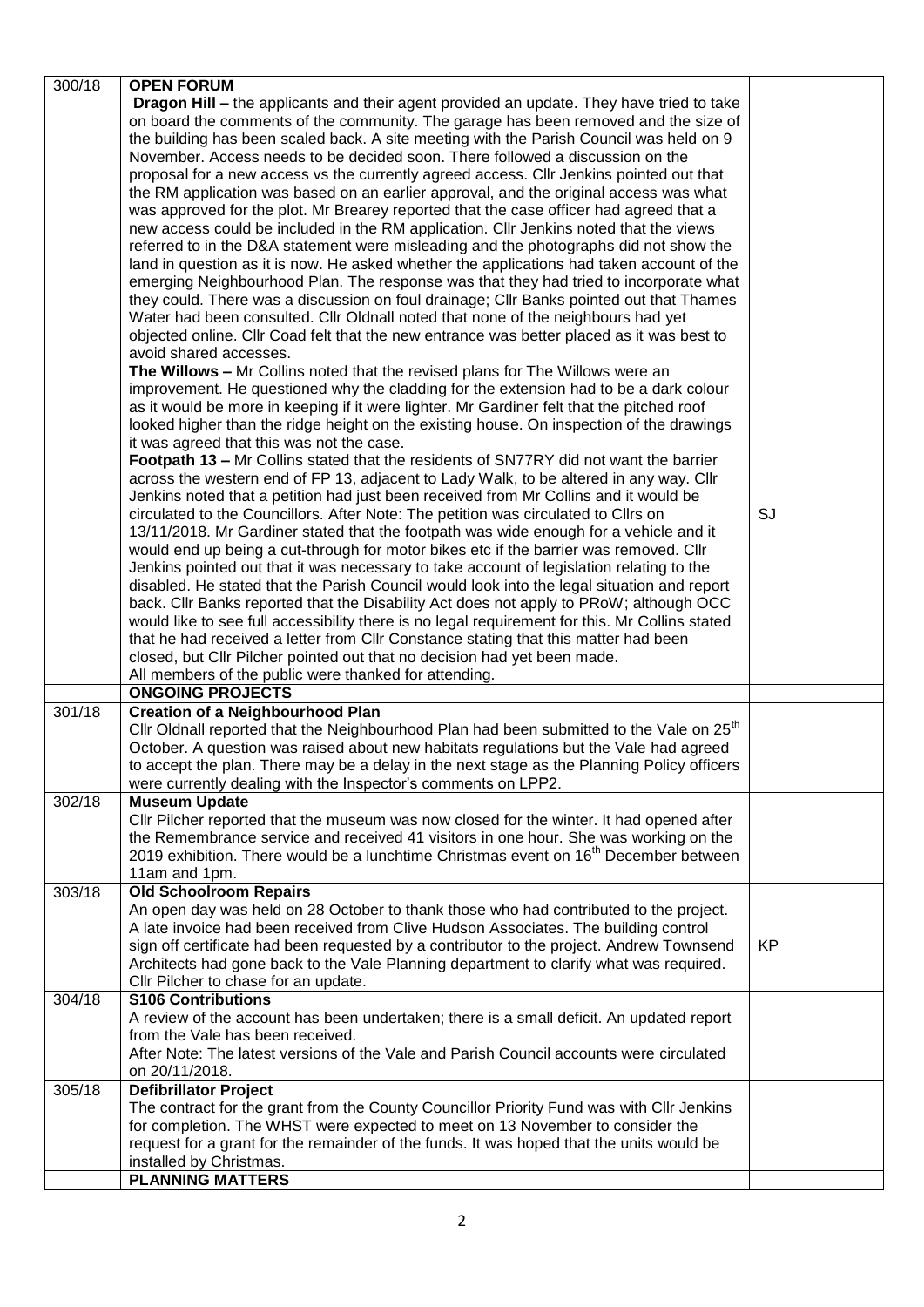| 306/18 | P18/V2632/RM - Dragon Hill, Woolstone Road. Reserved Matters application                          |               |
|--------|---------------------------------------------------------------------------------------------------|---------------|
|        |                                                                                                   |               |
|        | following Outline approval P15/V2017/O for erection of a single dwelling (all                     |               |
|        | matters reserved except for access). Consent sought for all aspects following on                  |               |
|        | from outline permission for development. Councillors were invited to give their views             |               |
|        | on the application. Cllr Oldnall felt that the application was a significant improvement on       |               |
|        | the previous one. He had reservations about the size of the building and did not like the         |               |
|        | wall along the boundary but felt that the application was nearly there. Cllr Banks said his       |               |
|        | views were the same; he had no issues with the proposed access as it provided better              |               |
|        | sight lines, but the wall along the front was an issue. Cllr Pilcher had no objections and        |               |
|        |                                                                                                   |               |
|        | preferred the access in the middle. Cllr Oberman felt the building was too large for the          |               |
|        | site and was opposed to the wall. It was felt that the application had not taken proper           |               |
|        | account of the Vale Design Guide and the emerging Neighbourhood Plan. Cllr Coad was               |               |
|        | happy with the siting of the building and the access, and he would like to see changes to         |               |
|        | the wall. Cllr Jenkins felt that the building was still too big.                                  |               |
|        | Cllr Jenkins proposed a holding objection on the grounds of size, awaiting Thames                 |               |
|        | Water's comments on foul drainage, the new access (was it acceptable in a RM                      |               |
|        | application?) - and changes regarding the wall.                                                   |               |
|        | On voting, four councillors voted against this proposal on the grounds that they were             |               |
|        | happy with the size of the building. Two councillors voted for the proposal. The counter          |               |
|        |                                                                                                   |               |
|        | proposal was for no objections but to make comments on access, the wall and foul                  |               |
|        | drainage. Four councillors voted for the counter-proposal and two voted against.                  | SJ            |
|        | RESOLVED. Cllr Jenkins to draft the response.                                                     |               |
| 307/18 | P18/V2085/HH- The Willows, Packers Lane. Proposed two storey rear extension                       |               |
|        | and new roof light to existing roof amended by drawings received on 22 <sup>nd</sup> October      |               |
|        | 2018. The Parish Council had no objection to the amended plans but agreed to make a               |               |
|        | comment about the colour of the cladding. Cllr Jenkins to draft the response.                     | SJ            |
| 308/18 | P18/V2052/FUL - Creslu, Woolstone Road. As amended by plans and additional                        |               |
|        | information received on 26 <sup>th</sup> October. This application was sent to the Parish Council |               |
|        | for information only. It was noted that the only difference was the change on materials. It       | <b>MO</b>     |
|        | was agreed to write to the case officer about the colour of the proposed building. Cllr           |               |
|        | Oldnall to draft a statement.                                                                     |               |
| 309/18 | P18/V2716/LB - Tamarisk Cottage, Woolstone Road. Replacement glazing to two                       |               |
|        |                                                                                                   |               |
|        |                                                                                                   |               |
|        | ground floor windows. The Parish Council had no objection to this application.                    | Clerk         |
| 310/18 | Appeal reference APP/V3120/W/18/3197431 - Land adjacent to Manor House.                           | <b>CLOSED</b> |
|        | The appeal had been dismissed.                                                                    |               |
| 311/18 | Update on outstanding planning applications:                                                      |               |
|        | a) P18/V2052/FUL - Creslu, Woolstone Road. Proposed replacement dwelling.                         |               |
|        | Amended plans received as noted in minute reference 308/18 above. Awaiting                        |               |
|        | determination.                                                                                    |               |
|        | P18/V2199/O - Land off Fernham Road. Outline application with all matters<br>b)                   |               |
|        | reserved except for access, for up to 20 dwellings. Awaiting determination.                       |               |
|        | P18/V2415/HH - 2 Shotover Corner. Proposed rear extension and modifications<br>C)                 |               |
|        | to 2 Shotover Corner, Uffington to create accessible accommodation. Awaiting                      |               |
|        | determination.                                                                                    |               |
|        | P18/V1946/FUL - Proposal for borehole and reservoir at Woolstone Hill.<br>d)                      |               |
|        | Permission granted.                                                                               |               |
|        | <b>FINANCE</b>                                                                                    |               |
| 312/18 | <b>Approval of updated Financial Regulations</b>                                                  |               |
|        | The updated regulations had previously been circulated. Cllr Pilcher proposed adoption.           |               |
|        | Cllr Oldnall seconded. RESOLVED.                                                                  |               |
| 313/18 | To approve November payments: Cllrs Jenkins and Banks proposed and seconded                       |               |
|        | approval of payments totalling £5237.68. RESOLVED. A full list of payments is filed with          |               |
|        | these minutes. The payments were reviewed and would be authorised electronically by               | KP            |
|        | Cllr Pilcher before 14 <sup>th</sup> November.                                                    |               |
|        | Cllr Jenkins proposed moving the surplus OSR funds into a separate account. Cllr                  | <b>Clerk</b>  |
|        | Oldnall seconded. RESOLVED.                                                                       |               |
| 314/18 | <b>Grant Requests</b>                                                                             |               |
|        | The Afternoon Club. Requested £250. Cllr Pilcher proposed approval. Cllr Coad<br>a)               |               |
|        | seconded. RESOLVED. It was agreed to pay now via electronic banking.                              |               |
|        | b) Uffington Museum Trust. Requested £125. Cllr Jenkins proposed approval. Cllr                   |               |
|        | Oldnall seconded. RESOLVED.                                                                       |               |
|        | BeFreeYC. Requested a donation. Cllr Jenkins proposed £25. Cllr Oldnall<br>C)                     |               |